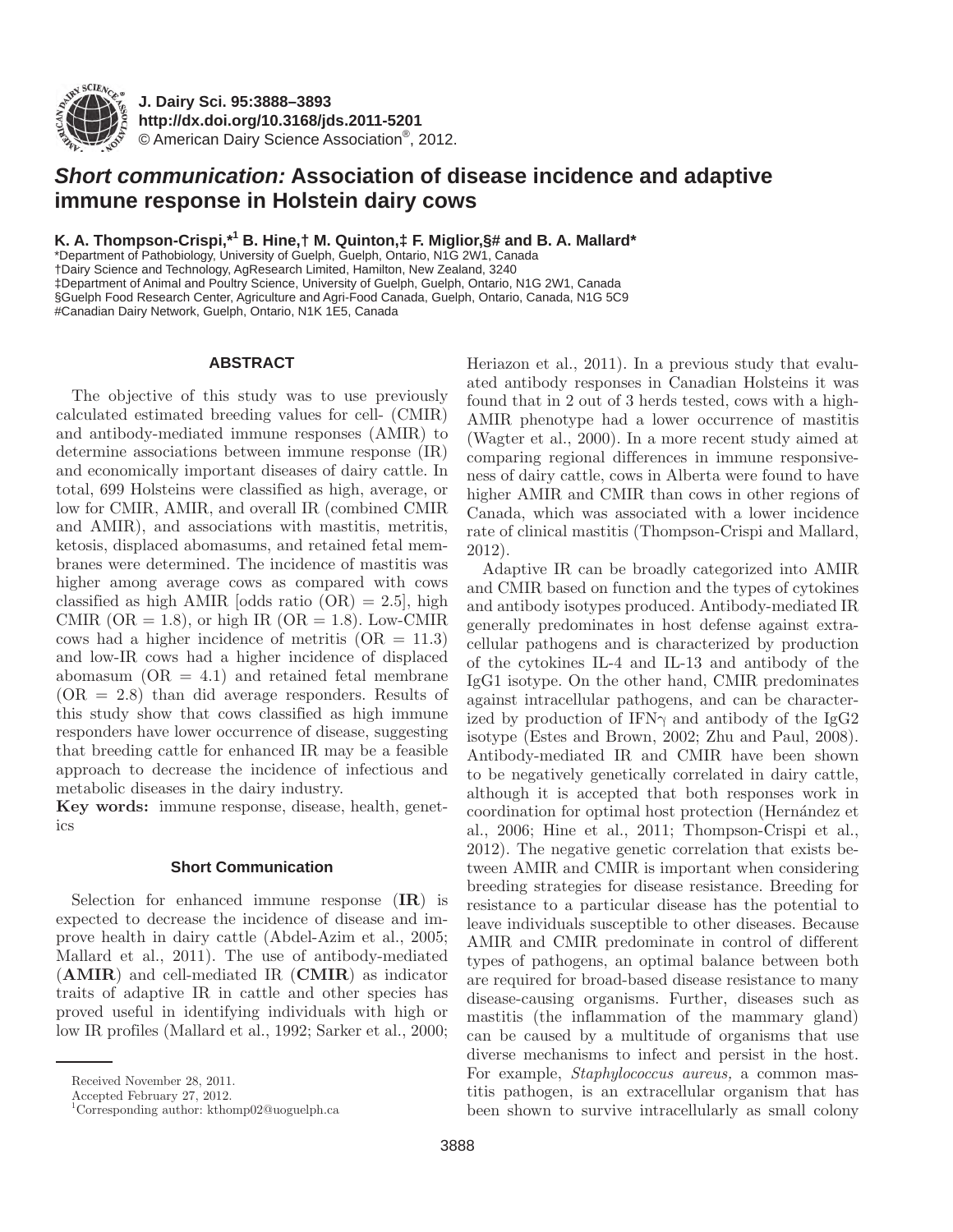variants (Atalla et al., 2010a). These small colony variants have the ability to evade the immune system, and have also been shown to induce CMIR (Atalla et al., 2010b). Therefore, cows require an optimal balance of both AMIR and CMIR for protection against mastitiscausing pathogens.

Other economically important diseases, such as metritis and retained fetal membranes (**RFM**) have been shown to have innate immune involvement, mainly through the action of neutrophils. Metritis is the inflammation of the uterus resulting from bacterial infection after calving and requires prompt neutrophil responses for clearance of bacteria (Galvão et al., 2011). Retained fetal membranes also involve the innate immune system, as normal placenta expulsion requires increase in leukocyte chemotaxis, with IL-8 playing an important role in neutrophil recruitment to the cotyledon (Beagley et al., 2010). Appropriate innate IR are critical in initiating and regulating the adaptive responses such as AMIR and CMIR. Other diseases such as ketosis and displaced abomasums (**DA**) may not have direct immune involvement but can be indirectly affected by compromised IR that occurs around calving (LeBlanc, 2010).

The objectives of this study were 1) to use standardized IR breeding values to categorize 699 commercial cows as high, average, or low immune responders for AMIR, CMIR, and overall IR; and 2) to correlate IR with the incidence of economically important diseases of dairy cattle including mastitis, metritis, RFM, ketosis, and DA. Results of this study further demonstrate the benefits of identifying high immune responders. Previously, selection for high IR in pigs resulted in improved IR, better response to vaccination, and higher weight gain. (Mallard et al., 1992; Wilkie and Mallard, 1999). The current study suggests that breeding dairy cattle for enhanced immune responsiveness may be associated with improved overall disease resistance.

A total of 875 commercial Holstein cows from a large herd in north central Florida were enrolled for IR testing as described previously by Heriazon (2007). Cows confirmed pregnant and in good health, were enrolled in the study 8 wk before their expected calving date. Immune response traits (CMIR and AMIR) were evaluated as described previously (Wagter et al., 2000; Hernández et al., 2005). Briefly, cows were immunized with known type-1 and type-2 test antigens (US Patent  $\#7,258,858$ ; Wagter and Mallard, 2007) to stimulate adaptive IR at wk  $-8$ ,  $-3$ , and 0 relative to calving. Blood samples were then collected at wk  $-8$ ,  $-3$ , 0, and  $+2$  relative to calving and serum IgG antibody to the type-2 test antigen determined by ELISA as an indicator of AMIR. Week −8 values were subtracted from wk  $-3$ , 0, and  $+2$ . The CMIR was evaluated using a delayed-type hypersensitivity skin test to the type-1 test antigen assessed 1 wk after calving. Pedigree information was available for 871 cows, giving a total of 1,536 records (performed by the Canadian Dairy Network, Guelph, ON, Canada). Genetic parameters for each trait were estimated as described previously (Heriazon, 2007). Briefly, a 4-trait animal model was used to estimate genetic and residual error variance and covariance parameters using variance component estimation software (VCE5; Kovac et al., 2002). The traits used in the model were CMIR at wk +1 and AMIR assessed at  $w - 3$ , 0, and  $+2$  relative to calving. Parameter estimation software (PEST; Parameter Estimation Inc., Sandy, UT) was used to estimate breeding values for the 4 traits. The EBV for AMIR used to determine associations with disease incidence was calculated by averaging the EBV for AMIR at each of the 3 time points. For use in this study, EBV for each trait were standardized to have a mean of 0 and standard deviation of 1. Standardized EBV were then used to classify cows as high, average, or low immune responders for AMIR, CMIR, and overall IR. The EBV for overall IR was calculated by averaging the EBV for AMIR and CMIR. Cows with an EBV  $>+1$  or  $<-1$ standard deviation for each trait were considered high or low responders, respectively.

Diseases assessed in the study included mastitis, metritis, RFM, ketosis, and DA. Disease incidence data were recorded as described previously by DeLapaz (2008), with incidence of disease recorded as a binary trait during the lactation immediately following IR testing. Disease recording was performed by trained personnel blinded to IR classification. Mastitis was recorded to 365 DIM as light, medium, or severe. Severity was considered light if milk was slightly watery with minimal clots and no systemic signs were present, medium if milk had a substantial number of clots but no systemic signs, and severe if the milk was watery with a substantial number of clots and systemic signs of infection were evident. Metritis was recorded to 30 DIM and was considered light if abnormal vaginal discharge and a palpable uterine lumen were present; medium if purulent vaginal discharge with enlarged, not-flaccid uterus was present; and severe if purulent foul-smelling vaginal discharge with an enlarged uterus was present. Ketosis was also recorded to 30 DIM and was considered light if urine contained 15 to 39 mg of ketone bodies/dL, medium if 40 to 79 mg/dL, and severe if  $>80$ mg/dL. The incidence of DA was recorded to 50 DIM and RFM were defined as placental retention 24 h postpartum (DeLapaz, 2008). Complete IR testing results, EBV, and disease records were available for 699 cows. Disease incidence by IR category was analyzed with a linear mixed model using PROC MIXED (SAS version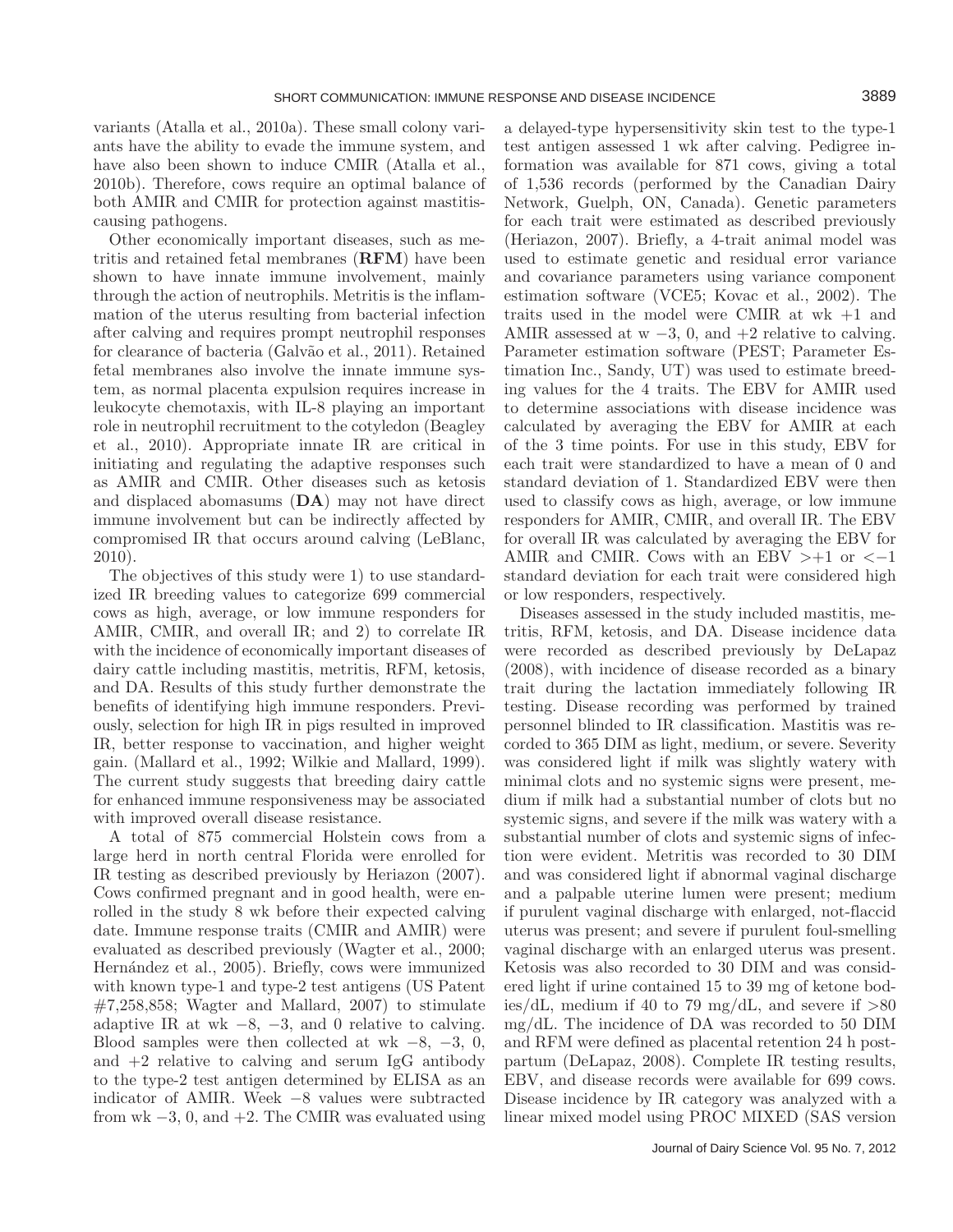### 3890 THOMPSON-CRISPI ET AL.

|                      | AMIR.       |                |                   | <b>CMIR</b> |             |             | $IR^3$             |                  |                  |
|----------------------|-------------|----------------|-------------------|-------------|-------------|-------------|--------------------|------------------|------------------|
| Disease <sup>2</sup> | Low         | Ave            | High              | Low         | Ave         | High        | $_{\text{Low}}$    | Ave              | High             |
|                      | $(n = 104)$ | $(n = 501)$    | $(n = 94)$        | $(n = 93)$  | $(n = 504)$ | $(n = 102)$ | $(n = 153)$        | $(n = 407)$      | $(n = 139)$      |
| <b>Mastitis</b>      | $22.0^{ab}$ | $29.2^{\rm a}$ | 16.1 <sup>b</sup> | 20.0        | 29.5        | 19.4        | 25.7 <sup>ab</sup> | $29.0^{\rm a}$   | $19.4^{b}$       |
| Metritis             | 7.7         | 5.0            | 3.2               | 6.6         | 5.0         | 4.9         | 7.2                | 4.7              | 4.3              |
| Ketosis              | 8.6         | 5.6            | 3.2               | 5.4         | 5.6         | 6.9         | 5.9                | 5.7              | 5.8              |
| DA                   | 5.8         | 2.6            | 2.1               | 5.3         | 2.2         | 4.9         | $5.8^{\mathrm{a}}$ | 1.7 <sup>b</sup> | $3.6^{ab}$       |
| <b>RFM</b>           | 11.54       | 6.8            | 5.3               | 9.7         | 7.3         | 4.9         | $13.1^{\rm a}$     | 5.9 <sup>b</sup> | 5.0 <sup>b</sup> |

**Table 1.** Incidence of disease in low, average (Ave), and high immune responders within each of the immune response (IR) categories [antibodymediated IR (AMIR), cell-mediated IR (CMIR), and overall IR (IR)] based on standardized  $EBV<sup>1</sup>$ 

<sup>a,b</sup>Incidence within a row with different superscripts differ  $(P < 0.05)$ , within IR category only.

1 For each trait, EBV were standardized to have a mean of 0 and a standard deviation of 1. Cows with a standardized EBV of <−1, between −1 and  $+1$ , and  $\geq +1$  were considered low, Ave, and high responders, respectively.

 ${}^{2}DA$  = displaced abomasums; RFM = retained fetal membranes.

3 The EBV for overall immune response (IR) was calculated as the mean of standardized EBV for AMIR and CMIR.

9.1.3; SAS Institute Inc., Cary, NC). Contrasts between high, average, and low immune responders within each IR trait were evaluated using Tukey test statistics. To estimate the odds ratio of disease, a logistic regression was performed using the PROC LOGISTIC procedure (SAS version 9.1.3).

Mastitis was the most frequently occurring disease with  $23.6\%$  of cows experiencing at least 1 case within the lactation immediately following IR testing, followed by RFM (7.3%), metritis (6.9%), ketosis (5.7%), and DA  $(3.0\%)$ . These results are consistent with previous estimates of disease incidence during lactation in Holsteins (Kelton et al., 1998; Ghavi Hossein-Zadeh and Ardalan, 2011). Comparisons of disease incidence between high, average, and low immune responders for each IR trait are presented in Table 1 and odds ratios describing the likelihood of disease occurrence between groups are presented in Table 2.

The incidence of mastitis in high-AMIR cows was 16.1%, which was significantly lower than those classified as average (29.2%). The incidence of mastitis among low-AMIR cows (22.0%) was not statistically different than cows classified as high or average for AMIR (Table 1). Average-AMIR cows were 2.5 times more likely to have a case of severe mastitis than were high-AMIR cows (Table 2), indicating that cows with enhanced an-

**Table 2.** Comparison of likelihood of disease as represented by the odds ratio of disease among low, average (Ave), and high immune responders within each of the immune response (IR) categories [antibody-mediated IR (AMIR), cell-mediated IR (CMIR), and overall IR (IR)] based on standardized  $EBV$ <sup>1</sup>

| $_{\rm IR}$<br>category | Disease <sup>2</sup> | Groups<br>compared | Odds<br>ratio | Wald<br>95% CI  |
|-------------------------|----------------------|--------------------|---------------|-----------------|
| <b>AMIR</b>             |                      |                    |               |                 |
|                         | S mastitis           | Ave vs. high       | 2.486         | 1.043-5.922     |
|                         | M or S mastitis      | Ave vs. high       | 2.198         | $1.151 - 4.197$ |
|                         | L, M, or S mastitis  | Ave vs. high       | 2.158         | $1.153 - 4.039$ |
|                         | M or S mastitis      | Ave vs. low        | 1.792         | $1.006 - 3.193$ |
| <b>CMIR</b>             |                      |                    |               |                 |
|                         | M or S mastitis      | Ave vs. high       | 1.805         | $1.013 - 3.214$ |
|                         | M metritis           | Low vs. Ave        | 11.258        | 1.010-125.479   |
| IR                      |                      |                    |               |                 |
|                         | M mastitis           | Ave vs. high       | 1.783         | $1.056 - 3.010$ |
|                         | M or S mastitis      | Ave vs. high       | 1.709         | $1.020 - 2.862$ |
|                         | L, M, or S mastitis  | Ave vs. high       | 1.688         | $1.024 - 2.782$ |
|                         | $DA(16$ $DIM)$       | Low vs. Ave        | 4.112         | 1.144-14.778    |
|                         | $DA(50$ $DIM)$       | Low vs. Ave        | 3.571         | $1.306 - 9.766$ |
|                         | RFM                  | Low vs. high       | 2.836         | $1.160 - 6.932$ |
|                         | RFM                  | Low vs. Ave        | 2.400         | 1.284-4.485     |

1 For each trait, EBV were standardized to have a mean of 0 and a standard deviation of 1. Cows with a standardized EBV of  $\lt -1$ , between  $-1$  and  $+1$ , and  $\gt +1$  were considered low, Ave, and high responders, respectively.

<sup>2</sup>Only diseases that had significant odds ratios are presented. Severity of mastitis was scored as light (L), medium (M), or severe (S). Incidences of mastitis and metritis were recorded to 365 and 30 DIM, respectively. DA = displaced abomasums; RFM = retained fetal membranes.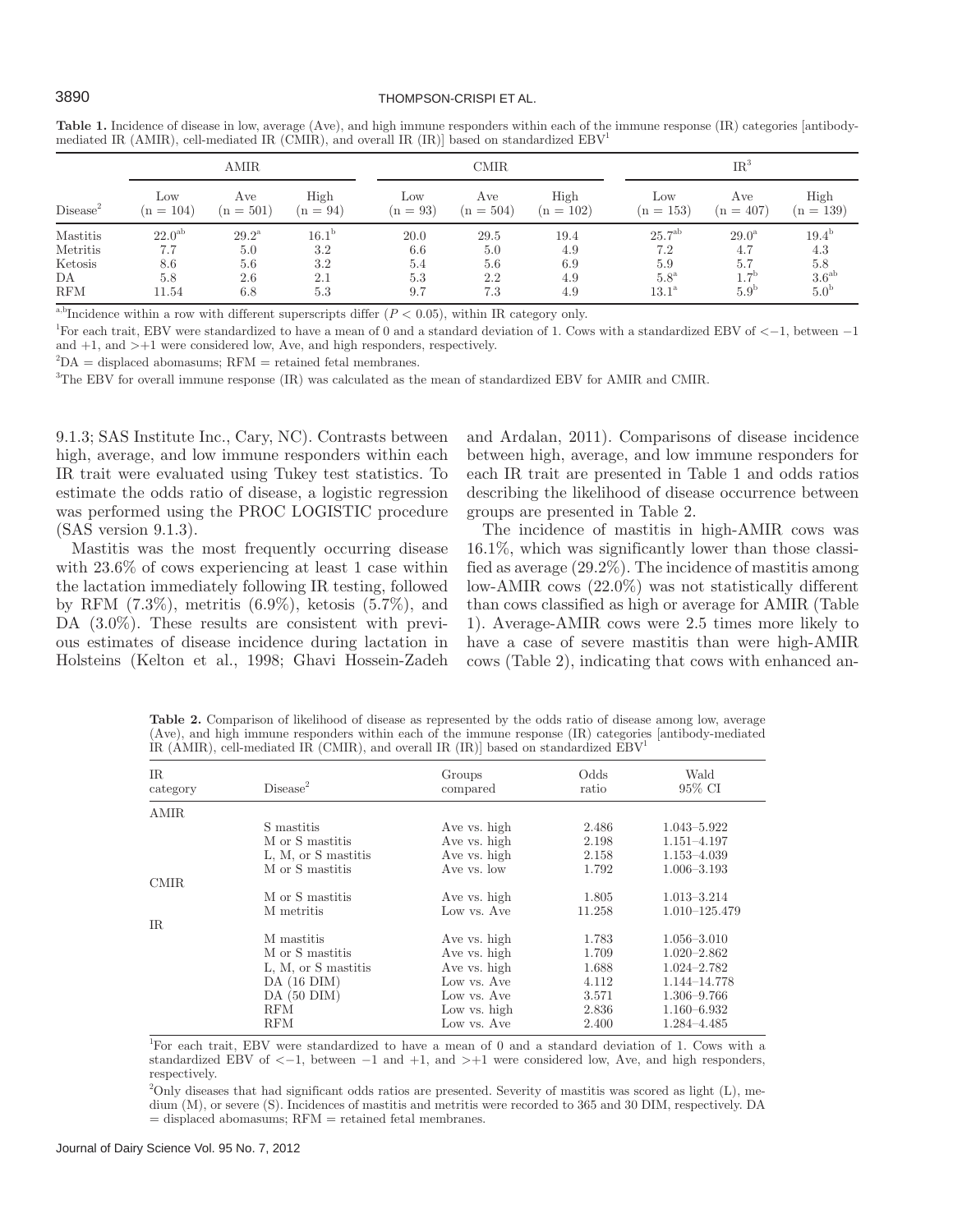tibody responses are better immunologically equipped to respond to the persistent environmental challenge posed by mastitis-causing pathogens. Mastitis pathogens tend to be extracellular in nature, requiring type 2, or more general, antibody responses, to protect the host and, therefore, high antibody responses could be expected to provide enhanced protection, as found in this study. High-AMIR cows also had a lower incidence of metritis, ketosis, DA, and RFM compared with low-AMIR cows (Table 1); however, these differences were not statistically significant possibly due to the small sample size and low incidence rate.

Associations between CMIR and incidence of disease were also investigated. Although not significant, high-CMIR cows had fewer incidences of mastitis, metritis, DA, and RFM than did low-CMIR cows (Table 1). The incidence of mastitis was 19.4% in high-CMIR cows, 29.5% in average-, and 20.0% in low-CMIR cows. This correlated with average-CMIR cows being 1.8 times more likely to develop medium or severe mastitis than high-CMIR cows (Table 2). It would be expected that low immune-responding cows would have the highest incidence of mastitis as was seen with the other diseases. However, average responders, based on all IR categories, had the highest incidence of mastitis (but not significantly different than low responders) and this may be due to the standard deviation classification method causing a larger number of cows to be in the average group. Nonetheless, previous studies by our group when taken together find the highest disease occurrence (including mastitis) in low-IR cows, compared with average or high responders. Low-CMIR cows were 11.3 times more likely to develop metritis by 30 DIM than were average-CMIR cows.

Exposure of the uterus to bacteria is common after calving, and successful clearance of bacteria requires a prompt neutrophil response. Neutrophil recruitment is initiated by a proinflammatory cytokine milieu created in the endometrium after local recognition of bacteria through toll-like receptors. Low-level production of proinflammatory cytokines, including tumor necrosis factor  $\alpha$  (TNF $\alpha$ ), IL-1 $\beta$ , and IL-6, in the endometrium of cows soon after calving has been associated with the development of metritis (Galvão et al., 2011). The CMIR test used in this study gives a general indication of the ability of cows to mount cellular responses, and has been associated with increased cell infiltration at the test site, including neutrophils (Hernández et al., 2005). Interestingly, in a study that measured gene expression in high- and low-AMIR and -CMIR cows it was found that low-CMIR cows had lower transcriptional activity for the neutrophil chemoattractant IL-8 (Nino-Soto et al., 2008). Additionally, an effective CMIR is often required to control infections that are chronic in nature. Although not tested here, a decreased influx of neutrophils in the endometrium at calving may be associated with lower overall ability for cows to initiate CMIR, as low-CMIR cows were also more likely to develop metritis. Taken together, this may suggest that using CMIR as an indicator trait of adaptive immunity may also identify cows with a better ability to initiate responses necessary in the control of diseases such as metritis.

Cows categorized as high for overall IR had fewer incidences of mastitis, DA, and RFM than did low-IR cows. The incidence of mastitis in high-IR cows was 19.4%, which was significantly lower than in average-IR cows with 29.0%, and lower (though not significant) than low-IR cows with 25.7% (Table 1). Average-IR cows were 1.8 times more likely to develop a case of mastitis by 365 DIM as compared with the high-IR cows (Table 2). These results suggest that breeding dairy cattle for enhanced overall IR may decrease the incidence and severity of mastitis.

In this study, mastitis was recorded as a binary trait and, therefore, data on persistent or recurring cases was not assessed. This limitation in the disease data may have contributed to the lack of association between low immune-responding cows and higher incidences of mastitis as hypothesized in the study. Cows classified as high IR also had significantly fewer RFM as compared with low-IR cows, with high-IR cows having a  $5.0\%$ , average-IR cows a 5.9%, and low-IR cows a 13.1% incidence of RFM. Low-IR cows were 2.8 times more likely than high-IR cows and 2.4 times more likely than average-IR cows to have RFM (Table 2). Retained fetal membranes affect reproductive performance and are associated with an increased risk for metritis, ketosis, and mastitis (Beagley et al., 2010; Ghavi Hossein-Zadeh and Ardalan, 2011). Activation of the maternal IR is fundamental in facilitating the breakdown of the placenta after calving. Immunosuppression, common around the time of calving, is known to be a risk factor for RFM, and although not fully understood, this increased risk is associated with decreased leukocyte chemotaxis and phagocytic activity before parturition, and lower levels of IL-8 production, suggesting decreased neutrophil activity (Beagley et al., 2010; Benedictus et al., 2011).

Although, again, not tested here, the finding that cows with lower overall immune responsiveness are at an increased risk for developing RFM emphasizes the fact that adaptive response indicator traits (AMIR and CMIR) are linked with innate responses and that these may be required for normal expulsion of the placenta. Results suggest that breeding for overall enhanced adaptive immune responsiveness may decrease the incidence of diseases such as RFM that put cows at an increased risk for developing mastitis and metritis and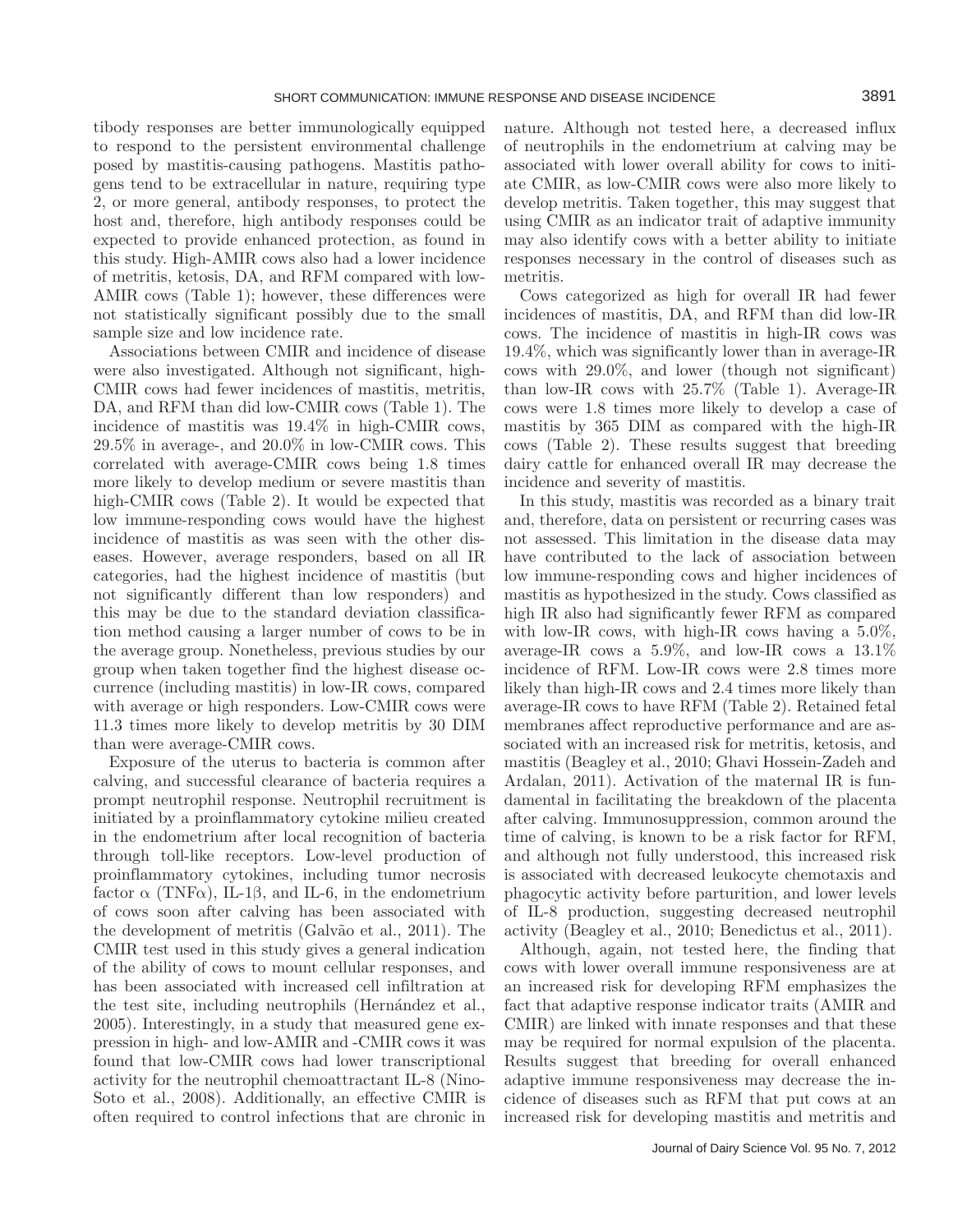can decrease production and reproductive performance. Low-IR cows were also at an increased risk of developing DA. The incidence of DA during early lactation was 5.8% in low-IR cows, which was significantly higher than in average-  $(1.7\%)$  and high-  $(3.6\%)$  IR cows (Table 1). In the period to 16 DIM, low-IR cows were 4.1 times more likely than average-IR cows to have DA (Table 2). High levels of circulating NEFA  $(>0.4 \text{ mmol/L})$  in the week before calving are associated with an increased risk of developing DA and RFM (LeBlanc et al., 2005; LeBlanc, 2010). The peripartum period is characterized by an increase in energy requirements for lactation, often resulting in a negative energy balance. The mobilization of fat and release of NEFA at this time have been associated with reduced function of bovine immune cells (Ster et al., 2012) and is a major factor that may contribute to the development of metabolic and infectious diseases (Sordillo et al., 2009; LeBlanc, 2010). Based on results of this study, which suggest that cows with enhanced adaptive IR have a lower incidence of metabolic disease during the peripartum period, it would be of interest to investigate associations between immune responsiveness and negative energy balance associated with lower levels of circulating NEFA around the time of calving. Breeding dairy cattle for enhanced adaptive IR may prove valuable for selecting cows better able to handle increases in energy requirement after calving, thereby decreasing the incidence of metabolic diseases.

Overall, the results of this study show that dairy cattle identified as high immune responders are at a decreased risk of developing diseases including mastitis, metritis, DA, and retained placenta, suggesting that breeding for enhanced overall immune responsiveness will decrease the incidence and severity of infectious and metabolic diseases in dairy cattle. Future studies aimed at investigating associations between innate immune responsiveness and the adaptive IR may provide further explanation of the beneficial associations found in this study of AMIR and CMIR with diseases generally controlled by innate IR.

#### **ACKNOWLEDGMENTS**

This research was supported by grants to B. A. Mallard from the Natural Sciences and Engineering Research Council of Canada (Ottawa, ON, Canada). The authors acknowledge Armando Heriazon (Novartis Animal Health, Prince Edward Island, Canada) and Jason De La Paz (University of Florida, Gainesville) for their help in collecting the immune response and disease data. We thank 2 anonymous reviewers for their helpful suggestions and comments.

#### **REFERENCES**

- Abdel-Azim, G. A., A. E. Freeman, M. E. Kehrli Jr., S. C. Kelm, J. L. Burton, A. L. Kuck, and S. Schnell. 2005. Genetic basis and risk factors for infectious and noninfectious diseases in US Holsteins. I. Estimation of genetic parameters for single diseases and general health. J. Dairy Sci. 88:1199–1207.
- Atalla, H., C. Gyles, and B. Mallard. 2010a. Persistence of a *Staphylococcus aureus* small colony variants (*S. aureus* SCV) within bovine mammary epithelial cells. Vet. Microbiol. 143:319–328.
- Atalla, H., B. Wilkie, C. Gyles, K. Leslie, L. Mutharia, and B. Mallard. 2010b. Antibody and cell-mediated immune responses to *Staphylococcus aureus* small colony variants and their parental strains associated with bovine mastitis. Dev. Comp. Immunol. 34:1283–1290.
- Beagley, J. C., K. J. Whitman, K. E. Baptiste, and J. Scherzer. 2010. Physiology and treatment of retained fetal membranes in cattle. J. Vet. Intern. Med. 24:261–268.
- Benedictus, L., R. Jorritsma, H. M. Knijn, P. L. Vos, and A. P. Koets. 2011. Chemotactic activity of cotyledons for mononuclear leukocytes related to occurrence of retained placenta in dexamethasone induced parturition in cattle. Theriogenology 76:802–809.
- De La Paz, J. M. 2008. Using antibody and cell-mediated immune response to test antigens in periparturient dairy cows as a measure of disease resistance. MSc Thesis. University of Florida, Gainesville. Accessed Sep. 19, 2011. http://etd.fcla.edu/UF/UFE0022360/ delapaz\_j.pdf.
- Estes, D. M., and W. C. Brown. 2002. Type 1 and type 2 responses in regulation of Ig isotype expression in cattle. Vet. Immunol. Immunopathol.  $90:1-10$ .
- Galvão, K. N., N. R. Santos, J. S. Galvão, and R. O. Gilbert. 2011. Association between endometritis and endometrial cytokine expression in postpartum Holstein cows. Theriogenology 76:290-299.
- Ghavi Hossein-Zadeh, N., and M. Ardalan. 2011. Cow-specific risk factors for retained placenta, metritis and clinical mastitis in Holstein cows. Vet. Res. Commun. 35:345–354.
- Heriazon, A. 2007. Phenotypic and genetic parameters of acquired immune responses to improve dairy cattle health. PhD Thesis. University of Guelph, Guelph, ON, Canada.
- Heriazon, A., K. Hamilton, J. Huffman, B. N. Wilkie, W. Sears, M. Quinton, and B. A. Mallard. 2011. Immunoglobulin isotypes of lactating Holstein cows classified as high, average, and low type-1 or -2 immune responders. Vet. Immunol. Immunopathol. 144:259– 269.
- Hernández, A., M. Quinton, F. Miglior, and B. A. Mallard. 2006. Genetic parameters of dairy cattle immune response traits. Pages 15–18 in Proc. 8th World Congr. Genet. Appl. Livest. Prod., Belo Horizonte, Minas Gerais, Brazil. WCGALP, Belo Horizonte, MG, Brazil.
- Hernández, A., J. A. Yager, B. N. Wilkie, K. E. Leslie, and B. A. Mallard. 2005. Evaluation of bovine cutaneous delayed-type hypersensitivity (DTH) to various test antigens and a mitogen using several adjuvants. Vet. Immunol. Immunopathol. 104:45–58.
- Hine, B. C., S. L. Cartwright, and B. A. Mallard. 2011. Effect of age and pregnancy status on adaptive immune responses of Canadian Holstein replacement heifers. J. Dairy Sci. 94:981–991.
- Kelton, D. F., K. D. Lissemore, and R. E. Martin. 1998. Recommendations for recording and calculating the incidence of selected clinical diseases of dairy cattle. J. Dairy Sci. 81:2502–2509.
- Kovac, M., E. Groeneveld, and L. A. Garcia-Cortes. 2002. VCE5, a package for the estimation of dispersion parameters. Proc. 7th World Congr. Genet. Appl. Livest. Prod., Montpellier, France.
- LeBlanc, S. 2010. Monitoring metabolic health of dairy cattle in the transition period. J. Reprod. Dev. 56(Suppl.):S29–S35.
- LeBlanc, S. J., K. E. Leslie, and T. F. Duffield. 2005. Metabolic predictors of displaced abomasum in dairy cattle. J. Dairy Sci. 88:159–170.
- Mallard, B. A., H. Atalla, S. Cartwright, B. C. Hine, B. Hussey, M. Paibomesai, K. A. Thompson-Crispi, and L. Wagter-Lesperance. 2011. Genetic and epigenetic regulation of the bovine immune sys-